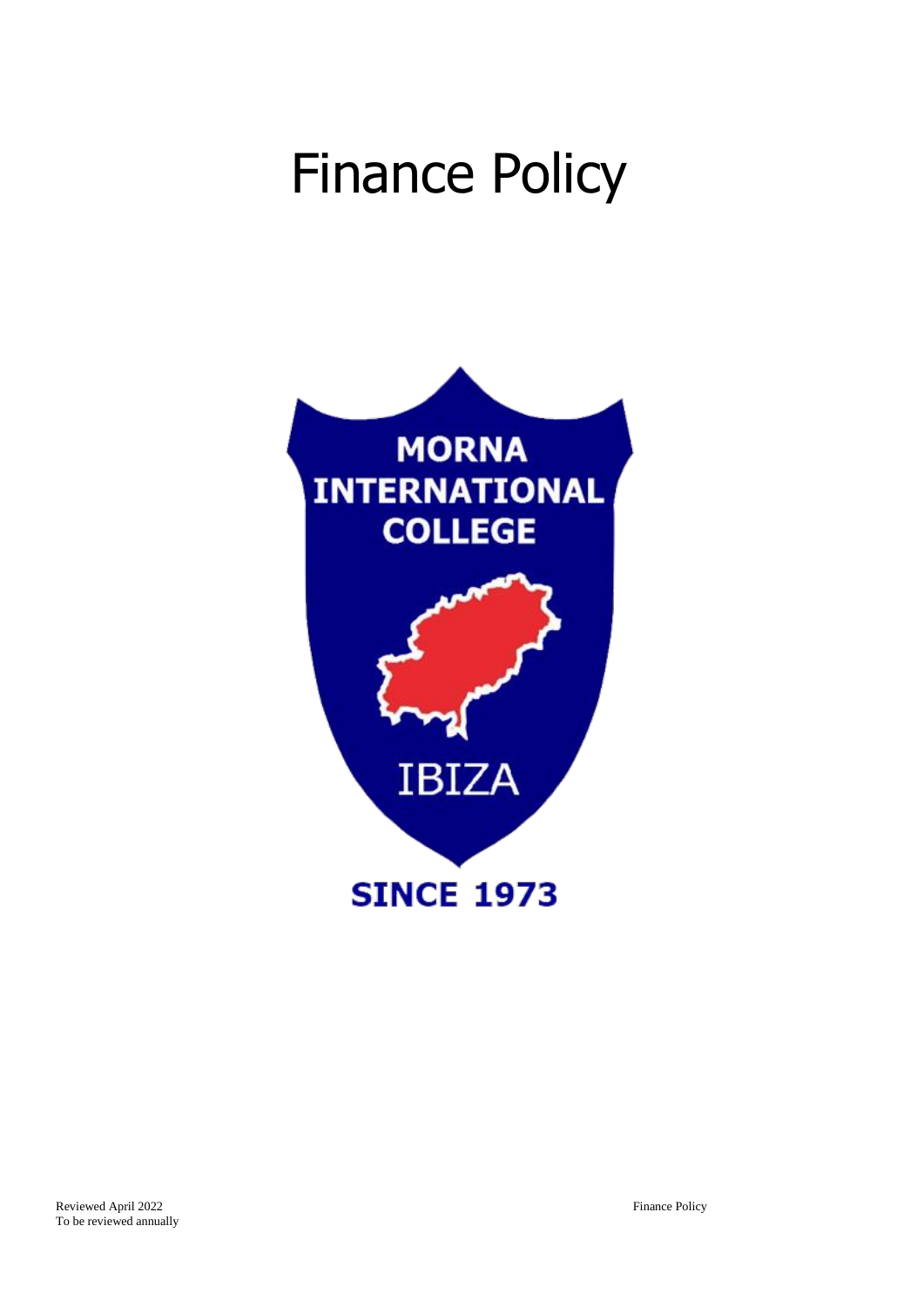## **Overview**

The Finance Policy at Morna International College provides complete financial transparency and the school recommends that parents revisit this document on a yearly basis in case of amendments made to the policy. Any major changes to finance within Morna International College would be communicated to the parents before amending this document.

If there is any part of this policy that requires any further explanation, do not hesitate to contact the finance office which is situated in the lower level of the tower in the administration building.

## **Communication**

All financial information is sent to parents by means of E-mail. Parents can decide if they both want to receive financial information or not and if they would prefer that the information was sent or copied to a third party (benefactor, accountant etc). The E-mail set up can be arranged directly at the finance office. Statements and copies of all financial information can be accessed via the parents portal as shown below.



## **Inscription Fee** - new pupils

When a child has completed the application process and has been offered a place at the school (or a place on the waiting list), an inscription fee of 2,000.00€ per child (1,500.00€ for siblings) is payable. With this payment the child will receive a welcome pack and will be placed on the class list or waiting list. Should the parents subsequently change their plans and not continue with this application the school will only refund **50%** of this inscription fee. If your child is on a waiting list and the school cannot offer a place then the inscription fee will be refunded in its entirety. The inscription fee is not part of the tuition fees and is not discounted from them at any time.

Places can be held for a maximum of one term where the class is full. A place cannot be reserved and held indefinitely.

#### **Absences - Fee Ramifications**

Morna International College discourages parents from taking children out of school other than during the school holidays.

If a pupil is taken out of school for holidays during term time there will not be any discount on the fees. If the pupil's class is full and the pupil is absent for one term or more the school fees must be paid in order to keep the pupil´s place open. This would be permitted for a maximum of one year only.

If the child will be absent for 1 term or more the school fees will not be charged during the absence, but when the child returns to school the 2,000€ /1,500€ (siblings) inscription fee must be paid again.

#### **School Fees**

School Fees are paid on a term-by-term basis and payments are strictly to be made between the dates shown:

- 40% autumn term / 1st term **– Payable from 1st August - 1 st September**
- 30% spring term / 2nd term **Payable 1 st December - 1 st January**
- 30% summer term / 3<sup>rd</sup> term Payable 1<sup>st</sup> March 1<sup>st</sup> April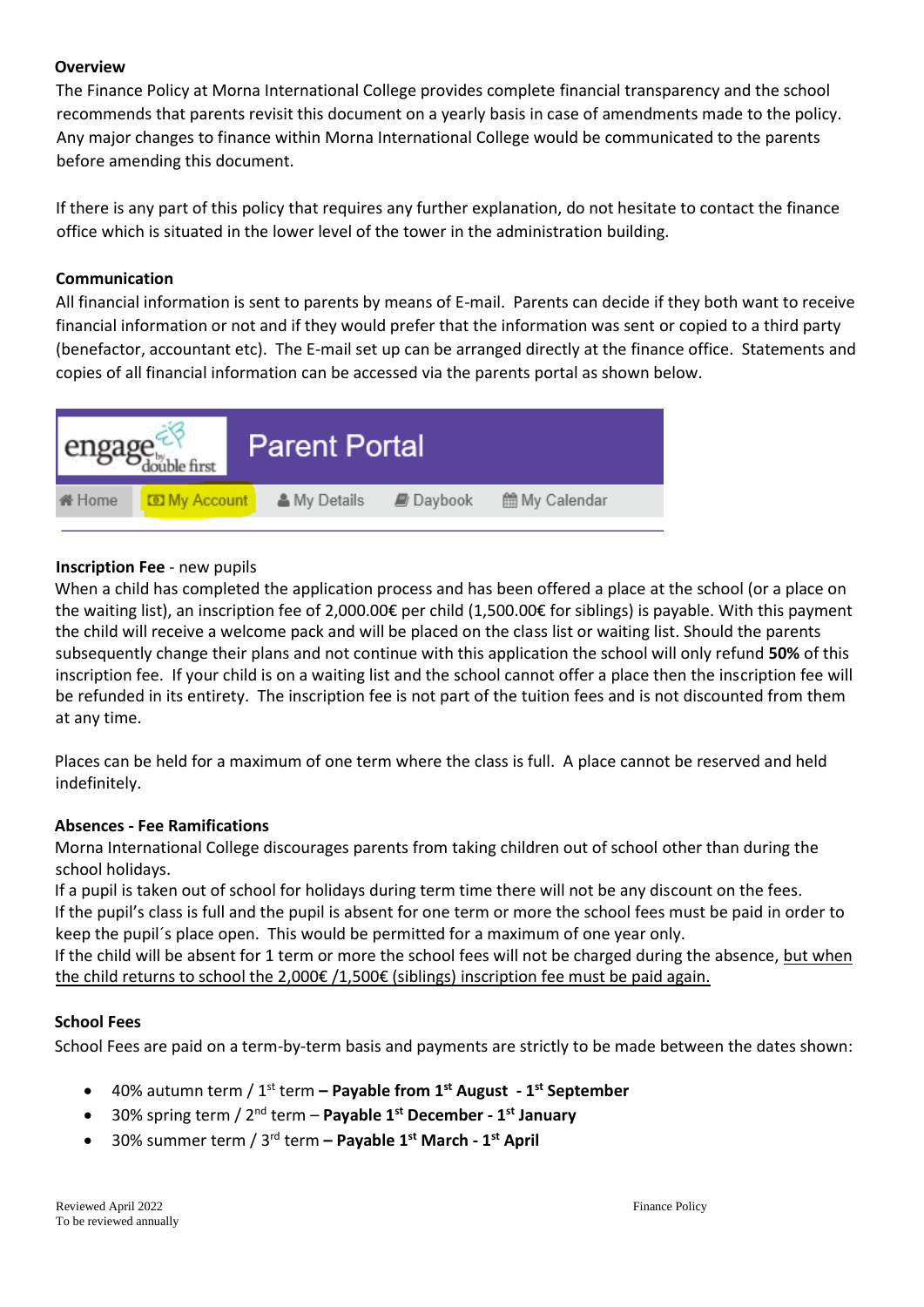The invoice for the 40% corresponding to the autumn term will be sent to parents by E-mail during July of the previous school year. The spring and summer invoices will normally be raised 2 weeks before the due date and parents will receive the invoice via E-mail. If payments are not made for the coming term, the school reserves the right to refuse entry into school at any point during the academic year.

## **Start Dates**

## Foundation Stage & Primary school

Pupil admission is permitted at different points during the school year, however we believe that the best time to start is at the very beginning of the academic year or at the start of the spring or summer term. If a pupil must start school at any other point in time the following charges will be applied:

## Half term start =  $\frac{1}{2}$  of the term fee will be charged.

Beginning of month = a monthly amount will be calculated and multiplied by the number of months until the end of the term, afterwards the term fee will be billed. Weekly prices are NOT calculated.

## Secondary School

Pupil admission is permitted at different points during the school year; however, we believe that the best time to start is at the very beginning of the academic year or at the start of the spring or summer term. The only other time permissible to start in the Secondary school is after the half term breaks.

Pupil admission at any other time during the year will only be allowed in exceptional circumstances, this must be agreed and approved by the Head teacher or the Head of the secondary school.

## **Payment Methods**

The school prefers that payments are made by way of a bank transfer in Euros, please find bank details below. Credit cards and cheques are accepted at the Finance office if required. Cash payments are NOT accepted for paying the school fees or extra-curricular activities.

## **It is IMPERATIVE that the pupil's name or invoice number is used as the bank transfer reference or concept.**

| Name of Bank:    | <b>Banco Sabadell</b>    |
|------------------|--------------------------|
| Address:         | Plaza La Iglesia s/n     |
|                  | Santa Gertrudis          |
|                  | 07814 Ibiza - Baleares   |
| Name of Account: | Morna Valley School S.L. |
| Account Number:  | 0081-1406-91-0001034612  |
| IBAN:            | ES9500811406910001034612 |
| Swift / BIC:     | <b>BSABESBB</b>          |
|                  |                          |

#### **Deposit**

At the end of the second term a deposit is required to reserve places for the following academic year. This charge will be added onto the payment for the third term and shown as such on the invoice. The deposit will then be deducted from the first payment of the new academic year. The deposit is €1000 per child. If your child is not returning for the next academic year you must give notice in writing to the school before the end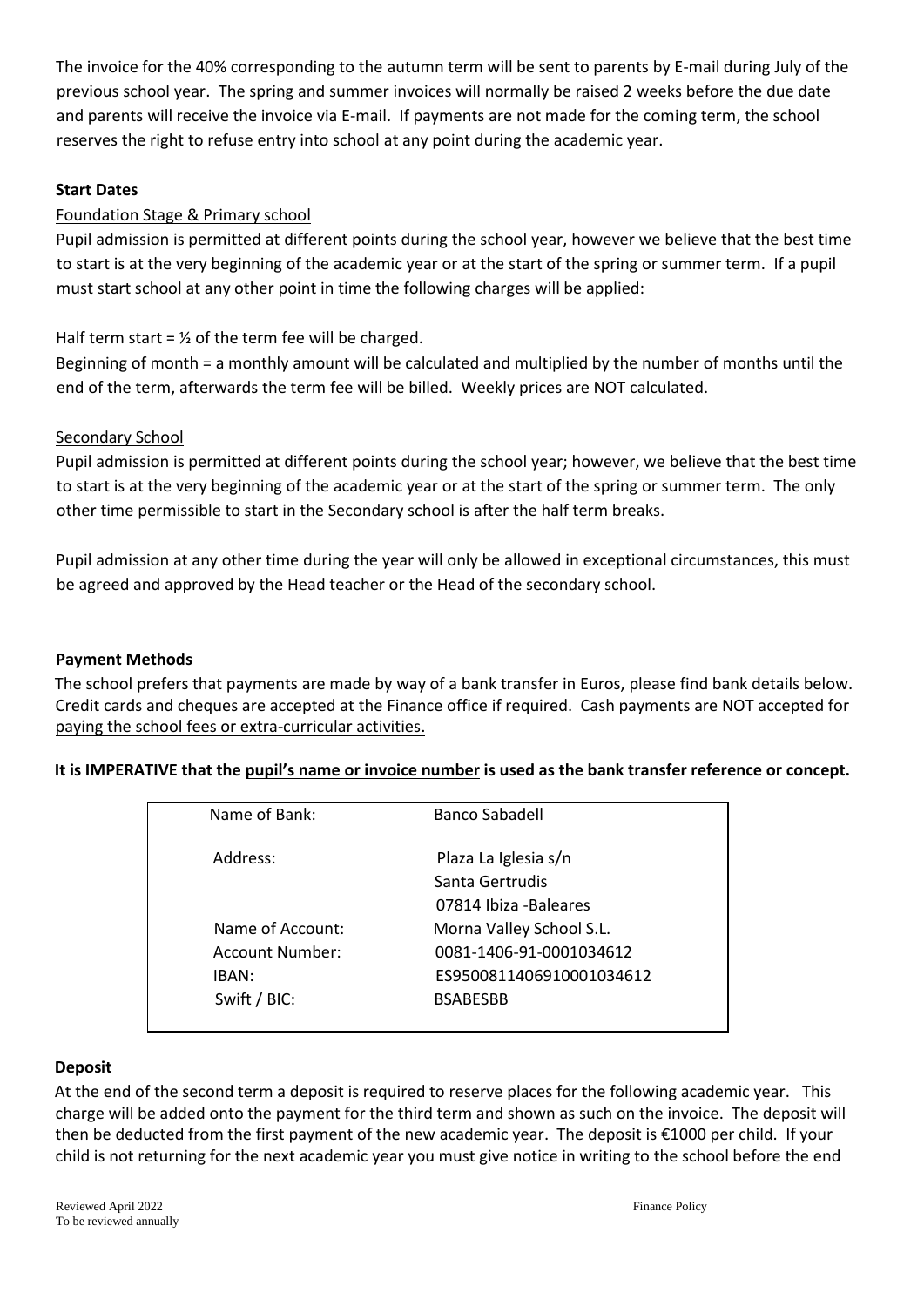of May and we will refund the deposit in full. If notice is given after 31<sup>st</sup> May then the deposit will not be refunded.

## **EAL Charge (English as an Additional Language)**

There is a charge payable for pupils from Year 1 upwards who require additional English support to be able to access the curriculum. During the trial day levels will be assessed and a plan of support proposed. This is a single payment of 1,500.00€ made when the pupil first enters the school. This charge covers EAL support, which could be within the normal school hours (either inside of normal classes or in separate teaching groups), after school hours or both. The cost of EAL provision will be the responsibility of the parents and will be charged as a separate item on the first invoice.

## **SEN (Special Educational Needs) Fees**

If a pupil wishes to enter the school and has any Special Educational Needs, the school will need to be provided with copies of all previous tests or reports. An interview with the Head of Section and the SENCO will need to take place and recommendations will be given. SEN support is billed directly to the parents and will appear as a separate item on the fee invoice. **See price guide**

#### **Exams**

The yearly school fee does not include external examinations; these are billed with the summer term invoice as a separate item. An entry fee is also charged, this is to cover all administration and postal charges, and is determined by the number of exams that are being taken.

If any pupil changes their examination choice/s outside the time bracket for making such a change, (the late entry dates are stipulated by the examination board) the school will be charged a late entry fee which in turn will be charged to the parents. If a parent requests a re-mark of an exam the fee for this will be billed to the parents.

#### **Extra-Curricular Activities**

Some extra-curricular activities are chargeable, and others are not. When signing up for an activity please consider the associated costs. Extra-curricular fees are invoiced to parents via E-mail. Payments can be made individually or with the term fees and by the methods previously mentioned, **see payment methods.**

#### **School Lunch / Cashless System / Cafeteria**

School lunches from the cafeteria must be paid for through the cashless system. Parents are given login details from the main office, once registered on their account and signing the relevant permission slips for data protection, the students will register their fingerprint, which will be used when collecting the lunch or buying snacks from the snack shack. Parents put credit onto their account by means of a credit card online.

#### **School Lunch / Buffet**

School lunches from the buffet service are obligatory for the Foundation Stage and up to year 2, they are charged termly with the school fees. If children from other sections of the school wish to be billed termly for the buffet service they will receive a discounted daily price, please sign up for termly buffet meals directly at the finance office, for cost details please **see price guide**. When signing up for the termly buffet please note that refunds are NOT given for days of sickness or holidays taken outside of the school holiday dates. If a child wishes to use the buffet service on an ad-hoc basis this is possible, but the lunch is charged at a different rate.

If there is a school trip which leaves from the school grounds, children who are signed up for the everyday buffet service will be given a takeaway lunch. If children go on a residential trip arranged by the school, the school will credit the cashless account for the days that have been missed.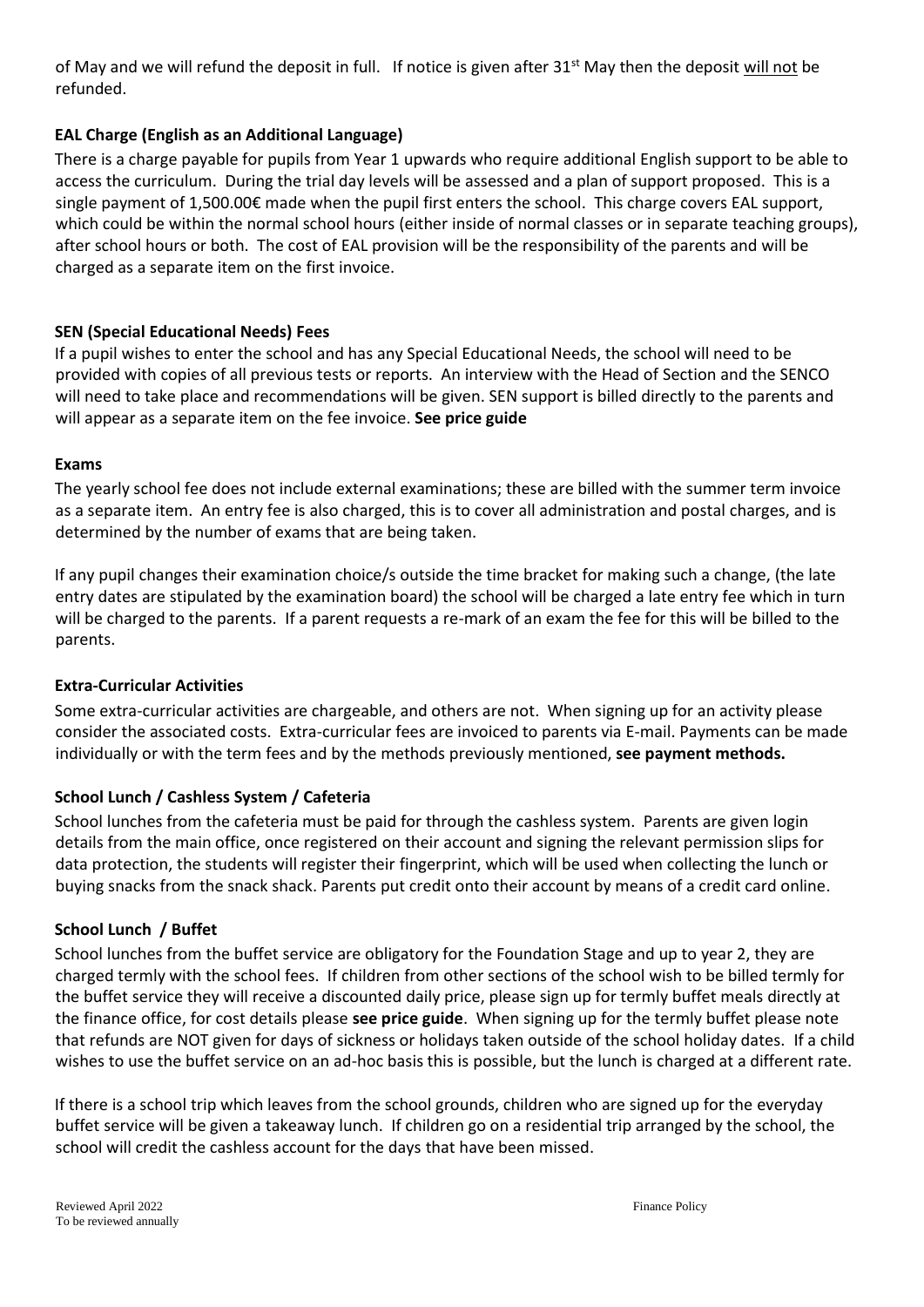The account is for the whole family, so if parents wish to use the account at the cafeteria before and after school they may do so. Parents can also register their fingerprint if they wish.

When there is only 10€ left on the account parents will be sent a reminder via E-mail, it is the parent's responsibility to manage the funds on the family account.

## **Uniforms**

Uniforms can be purchased at any time of the year and in any quantity, directly at the School Reception. **See the website uniform section** and **price guide** for more information

## **Laptops**

All children that enter into the Secondary section are obliged to purchase a laptop from the school, the cost of this is approximately 1100€, the laptop is owned by the student and they are free to take the laptop home, whilst studying at Morna the operating system will be controlled by the school ICT department. Only the laptops purchased directly from the school are allowed to be used on the premises.

#### **Discounts**

## **Sibling discounts**

A discount of 10% is made for a second child and any subsequent children will receive a 15% discount against school fees only.

#### **Late payments**

Failure to pay on time is a serious matter, instances of late payment, or repeated late payment, may result in your being required to pay the entire years fees in advance or loss of your child/childrens place.

Payments must be made strictly on the payment dates or beforehand. If a payment is late the school will E-mail a reminder and then get in touch normally by telephone to parents. At the half term point the school reserves the right to withdraw the child's place until the financial situation is fully rectified.

Morna International College reserves the right refuse entry into school if the school fees have not been remitted for the coming term. The school will **withhold** any reports, recommendations or tests for other schools to any pupils or parents who have outstanding debt on their account.

Morna International College reserves the right to ask parents to pay the whole year upfront or to set up a direct debit with the school if there have been persistent late payments.

Any conversation regarding late payments must be strictly between the school management and parents and never involving the teaching staff or pupils.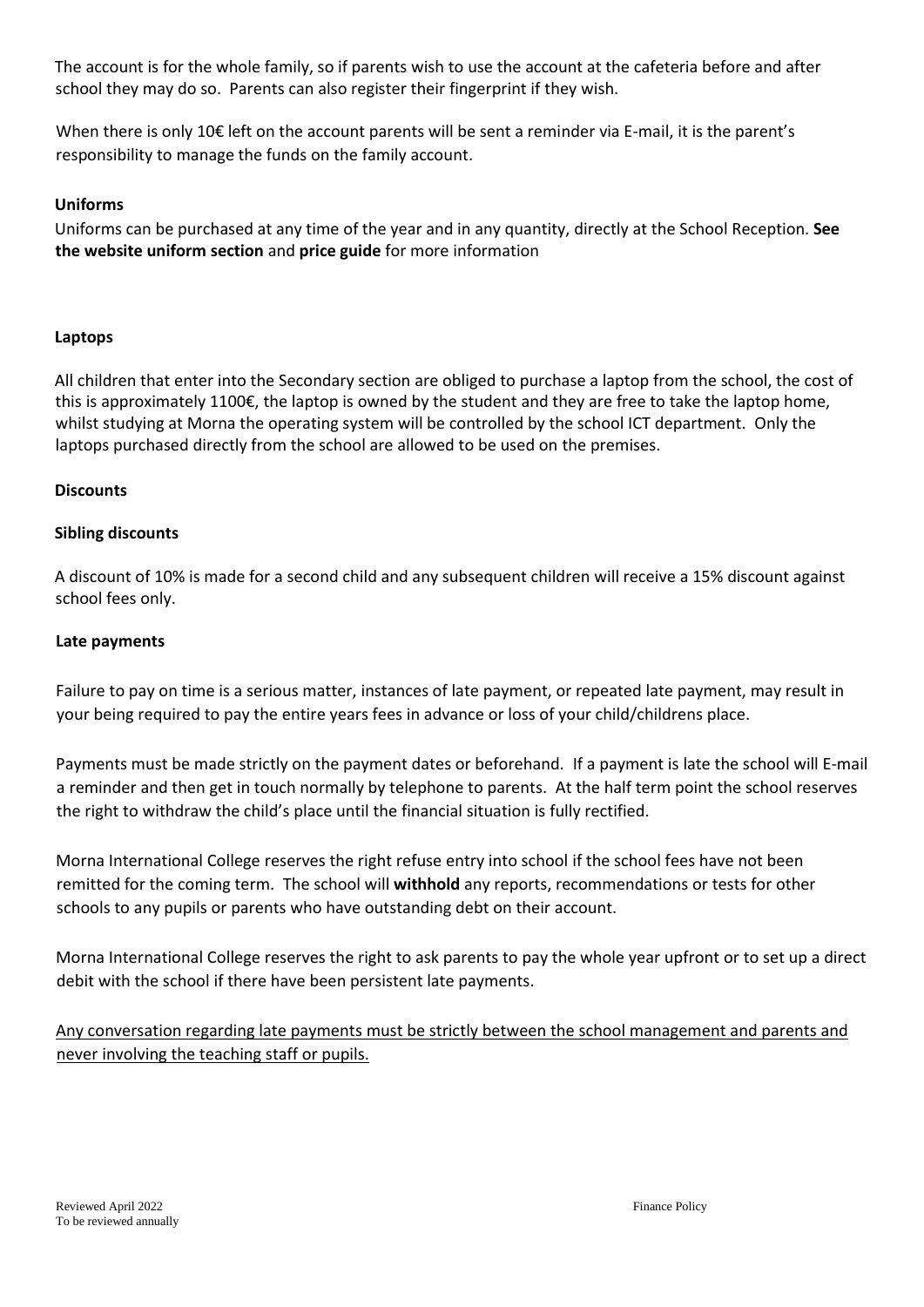## **Price Guide - School Year 2022 / 2023**

| Fee                                         | <b>Amount</b>             | <b>Note</b>                                                                                                             |  |
|---------------------------------------------|---------------------------|-------------------------------------------------------------------------------------------------------------------------|--|
| <b>INSCRIPTION FEES</b>                     | 2,000.00€                 | Payable when a student first joins the school, only repayable if                                                        |  |
|                                             | 1,500.00€ Siblings        | the child leaves for more than 1 term                                                                                   |  |
|                                             |                           |                                                                                                                         |  |
| <b>SCHOOL FEES</b>                          | Price per year            | School Fees are made up by 90% tuition fees and 10% material<br>costs                                                   |  |
| <b>Nursery</b>                              | 10,650.00€                | Payments to be remitted in 3 instalments                                                                                |  |
| Reception                                   | 11,850.00€                |                                                                                                                         |  |
| Years $1 - 2$                               | 14,900.00€                | 40% - (1 <sup>st</sup> August - 1 <sup>st</sup> September)                                                              |  |
| Years $3 - 6$                               | 15,400.00€                | 30% (1 <sup>st</sup> December - 1 <sup>st</sup> January)                                                                |  |
| Years 7                                     | 16,100.00€                | 30% (1 <sup>st</sup> March - 1 <sup>st</sup> April)                                                                     |  |
| Years $8 - 9$                               | 16,400.00€                |                                                                                                                         |  |
| <b>Years 10 - 11</b>                        | 17,150.00€                |                                                                                                                         |  |
| <b>Years 12 - 13</b>                        | 18,050.00€                |                                                                                                                         |  |
|                                             |                           |                                                                                                                         |  |
| <b>Deposit</b>                              | 1,000.00€                 | Paid with the Summer term school fees to hold the place for<br>the next academic year - deducted from autumn school fee |  |
| <b>EAL Charge (English as an Additional</b> | <b>Price on entrance</b>  | Charged from Year 1 upwards to pupils who are not able to                                                               |  |
| Language)                                   | 1,500.00€                 | access the curriculum due to lack of the English language                                                               |  |
|                                             |                           |                                                                                                                         |  |
| <b>SEN individual support</b>               | Price per term<br>750.00€ | 5 hours support per week                                                                                                |  |
| (Special Educational Needs)                 | 1,500.00€                 | Up to 10 hours of support per week                                                                                      |  |
|                                             | 2,990.00€                 | Up to 15 hours per week                                                                                                 |  |
|                                             | 4,490.00€                 | Up to 20 hours per week                                                                                                 |  |
|                                             | 5,980.00€                 | Up to 25 hours per week                                                                                                 |  |
|                                             | 7,480.00€                 | Up to 30 hours per week                                                                                                 |  |
|                                             | 8,920.00€                 | Full time - 35 Hours per week                                                                                           |  |
|                                             |                           |                                                                                                                         |  |
| <b>EXTERNAL EXAMINATIONS</b>                | Price per exam            | Approx. per exam depending on Examination board and level of                                                            |  |
| (Years 11,12 & 13)                          | 60.00€-200.00€            | exam                                                                                                                    |  |
|                                             | Price per student         |                                                                                                                         |  |
| <b>Exam Entry Fee</b>                       | 80.00€-200.00€            | Depending on the number of exams entered                                                                                |  |
| <b>LAPTOP</b>                               | 1150€ Approx.             | For all children entering in the Secondary School                                                                       |  |
|                                             |                           |                                                                                                                         |  |
| LUNCHES - Cafeteria (depends on order)      | Price per day             |                                                                                                                         |  |
|                                             | $5 - 15.00 \in$           | Nursery – Year 2                                                                                                        |  |
|                                             | $5 - 15.00 \in$           | Year 3 - Year 13                                                                                                        |  |
| <b>LUNCHES - Buffet daily purchase</b>      | 9.80€                     | Primary                                                                                                                 |  |
|                                             | 10.80€                    | Secondary                                                                                                               |  |
| LUNCHES - Buffet termly sign-up             | Price per term<br>395.00€ |                                                                                                                         |  |
|                                             | 485.00€                   | Foundation Stage (6.75€ per day)<br>Primary (8.30€ per day)                                                             |  |
|                                             | 555.00€                   | Secondary (9.50€ per day)                                                                                               |  |
|                                             |                           |                                                                                                                         |  |
| <b>EXTRA CURRICULAR ACTIVITIES</b>          | Price per term            | Although many of the EC classes are free, activities involving                                                          |  |
|                                             | Group price 95.00€        | external agencies and language classes are charged for.                                                                 |  |
|                                             | 6+ students               |                                                                                                                         |  |
|                                             | 150.00€ 3-5 students      |                                                                                                                         |  |
|                                             | Materials cost 25.00€     |                                                                                                                         |  |
|                                             |                           |                                                                                                                         |  |
| Reviewed April 2022                         |                           | Finance Policy                                                                                                          |  |